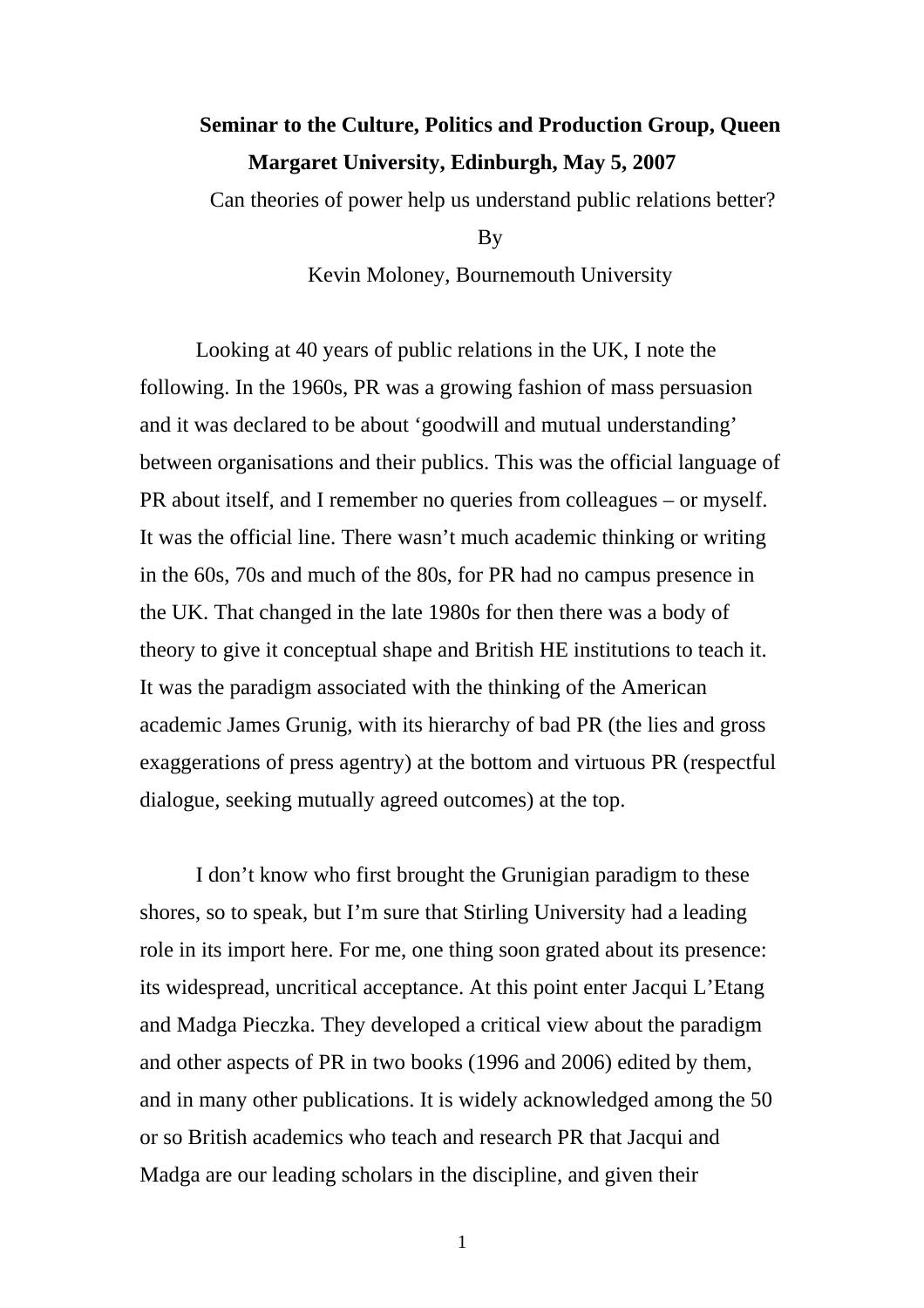independence of thinking in the face of an intellectual monopoly it is fair to say that they have established a Scottish School of Public Relations. Thank you Jacqui and Magda for the example to follow!

Given what I have just said, I will still maintain that we in the UK owe a debt of pedagogic gratitude to James Grunig for he gave us PR teachers and researchers something to mentally bite on. So it may seem ungenerous for me to say that we need to move on to a post-Grunigian view. But I will go on and there are others on similar journeys. Where to go is at the core of this seminar. I have a definite compass bearing for the journey. It is the need to place power at the centre of any comprehensive account of PR in pluralist, liberal democracies with competitive markets and vigorous civil societies. Grunig's paradigm privileges the qualities of communicative relationships between entities as his first order evaluator. (Are they honest; are they symmetrical in outcomes?) I argue that other qualities are expressions of a more fundamental relationship between social entities: the relationships of dominants and subordinates, of principals and subalterns. For me, power relations amongst social groupings are the major determinants of communicative relations.

First, I bring into our discussion the work of James Scott who wrote *Domination and the Arts of Resistance* (1990) and his idea of public and private transcripts in the relations of dominant and subordinate groups in a society. In an extreme example of his transcript idea, he says that slaves and masters in the American South talked to each other in two modes (pp.1-15): the public transcripts of the masters justified their ownership of people and the private one complained about slave attitudes of deep resentment and incipient revolt; the public transcripts of slaves spoke of sullen obedience, while the private one was of injustice and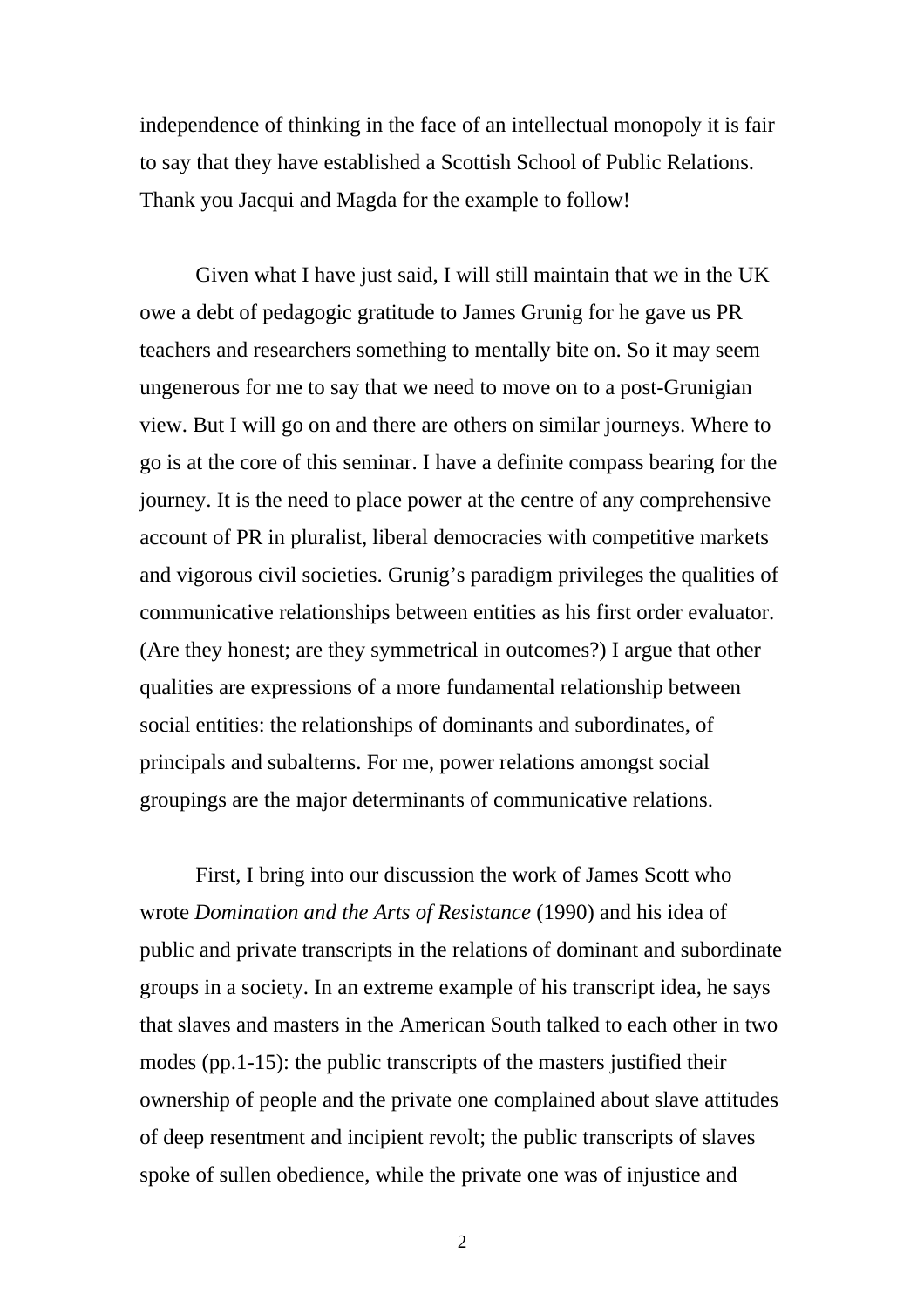rage.<sup>[1](#page-2-0)</sup> He also gives examples of class relations from French society in the 19<sup>th</sup> century; from George Elliot's novel *Adam Bede* in 19<sup>th</sup> century England; and of race relations in colonised Burma in the 1920s observed by George Orwell. Scott's thesis is that there are two narratives (that's my word from now on for his word 'transcripts') in the relations between powerful groups and marginalised ones, and that the private narrative (transcript) is nearly always inaccessible to outsiders. It is marked by truthful statements which cannot be said publicly because of fear of consequences.

I analyse social relations amongst organisations and groups principally in power terms where power is 'power over' and 'power to'. I therefore cannot avoid the question – do PR people write public narratives for their organisations and groups and are there influential private narratives in the background? Do they write for powerful organisations (big businesses; hospitals; the police; regulatory bodies, religious bodies), and for subordinate organisations (SMEs; trade unions; pressure groups for refugees; transsexuals etc)? They do but these examples show a limitation in my transfer of Scott's idea to PR: he built his 'transcripts' idea on very stark examples of dominant/subordinate relationships. Witness his extensive referencing of slavery. The power gap in PR is much narrower but it has varying widths even so. It may be quite broad in some cases (Tesco and local food suppliers) and narrower in others (BA and the cabin crew in the T&G trade union). But I maintain that there is enough power differential in PR relationships for there to be private and public narratives, and hence for the core relationship between message sender and receiver to be a struggle for communicative advantage. Another limitation of my transfer of Scott's idea is that in

<span id="page-2-0"></span><sup>&</sup>lt;sup>1</sup> Scott notes the term 'hush arbor' (p.xi) as a secret social space where slaves could talk freely.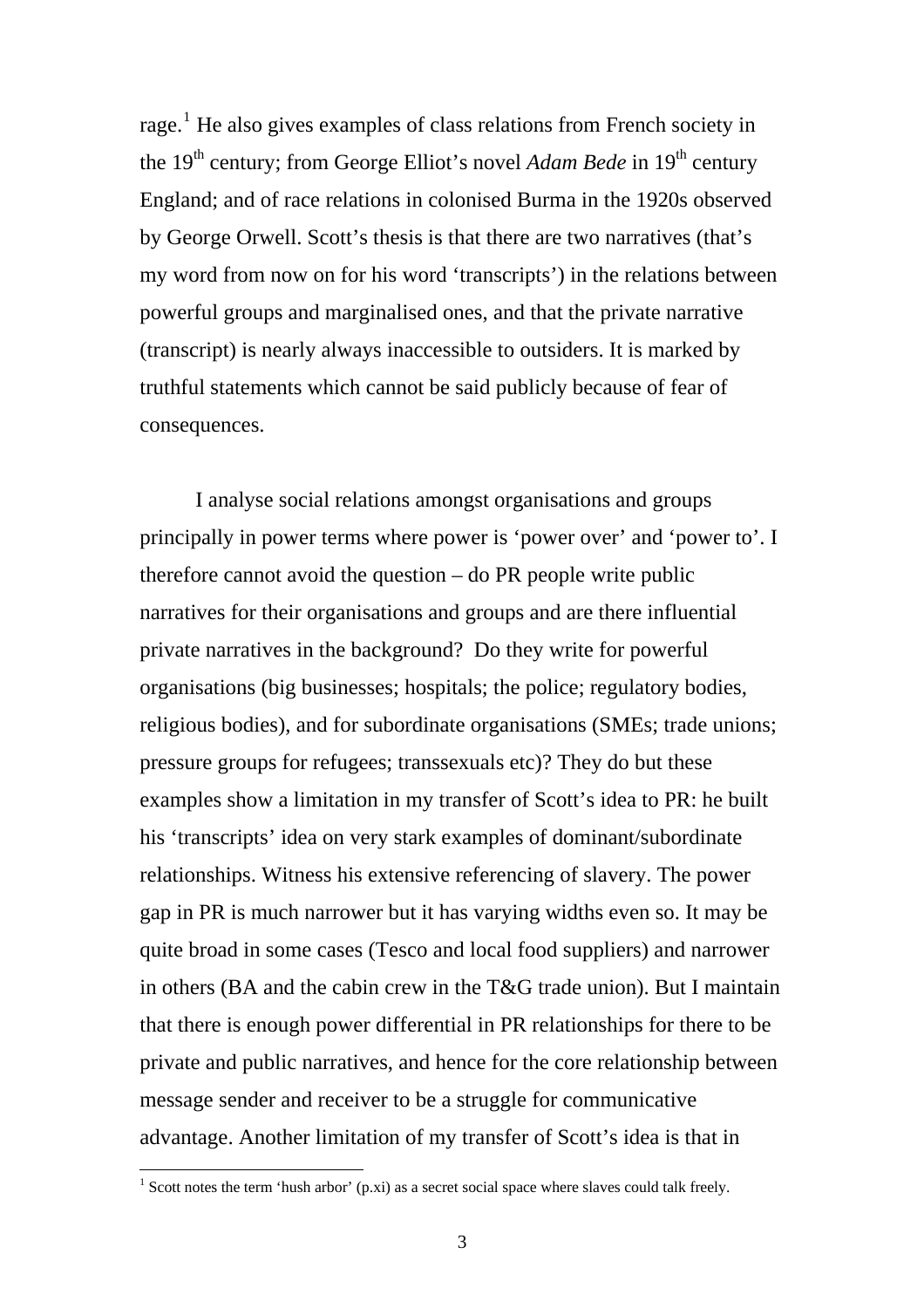some circumstances (e.g. private lobbying) the public and private narratives become one, but more work is needed on that elision.

I have trawled my experience of PR for examples of the two narratives at work, and have strong memories. I have mostly worked for dominant groups (big business; public bodies; universities) and I know that my press releases never said negative things or even slightly critical things about the glass products, the tourism offerings, the education they were offering. My memory of these exclusions from PR statements, these private narratives, is strong for they decided the inclusions - what went into the press releases. These exclusions were half of the conversation amongst internal people. In PR, you often know what to say because you know what you can't say. Or what you are told you can't say. I also remember private narratives shaping media releases for the subordinate institutions I have supported (a trade union and a credit union).

If James Scott writes about types of narratives about power, John Scott (2001) writes about the tone of voice different sorts of power use in public narrative. He distinguishes between corrective and persuasive power, the first dominating through constraint and the second through discursion (2001, p.16). He borrows from Pareto and gives an anthropomorphic characterisation to these two styles of domination. Thus there are 'lions' and 'foxes' correcting subordinates and there are 'owls' and 'bears' persuading subordinates. I think we can transfer these characterisations to public relations narratives. For example, the owls dominate through expertise and I hear the expert tone in messages from health education bodies, food standards people, the climate change lobby. These narratives have high source credibility with many professors and doctors doing the talking. There are references to the truth of scientific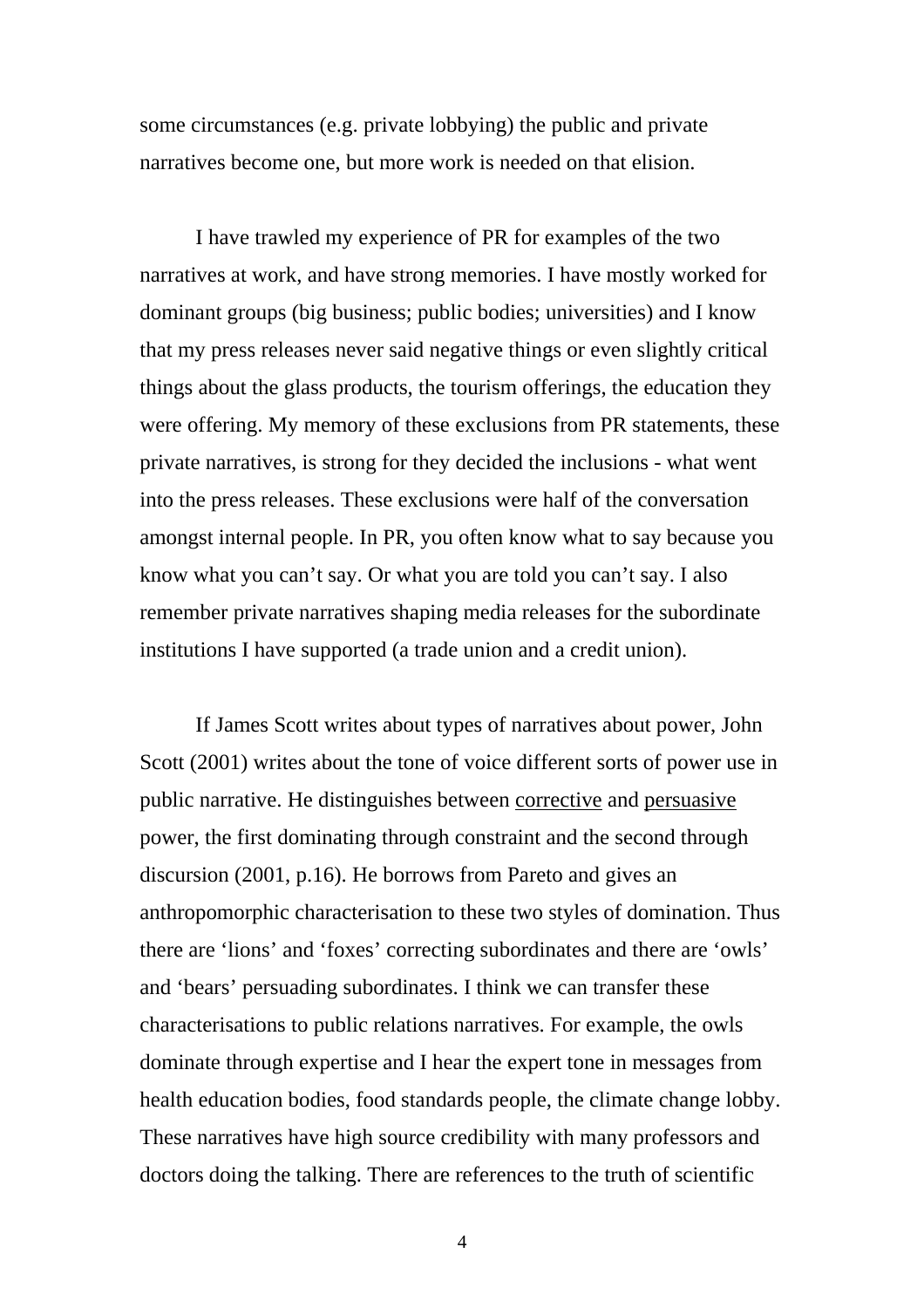data and appeals to values such as good health, healthy eating and harmony with nature. 'Bears' on the other hand have an authoritative but benign tone of insistence and certainty. You hear it when politicians say that 'there is no alternative' or when business people say that they had to close down the factory but that they regretted making you redundant. We can hear the tones of the 'lions' (messages from our army in Basra; public information at the time of terrorist attacks) and the 'foxes' (the seducers, the manipulators, the deceivers of the public) – I will leave you to fill in with your own examples.

I also note that we can allocate these tones of narratives to Grunig's press agency, public information and two-way asymmetrical models of PR. So what's my point? Well, I'm specifically relating PR to John Scott's 'developed forms of powers' (p. 16) while Grunig relates it to dialogic symmetries. I always put power relations at the core of public communications in the political economy and civil society.

Apart from the two Scotts (they are not related), the third author to investigate for ideas about power transferable to PR is Stephen Lukes. His three 'dimensions' of power can be summarised as noticeable conflict among interests; controlling agendas for public debate and policy making; and third, conditioning the beliefs and thoughts of others. Lukes (1974) associated these three 'dimensions' (his word) with decreasing levels of public visibility of the power exercised. More power is associated with less visibility of it. The visibility levels can be associated, I argue, with different PR types and these different types can be called the visible, the indeterminate, and the invisible levels of public relations.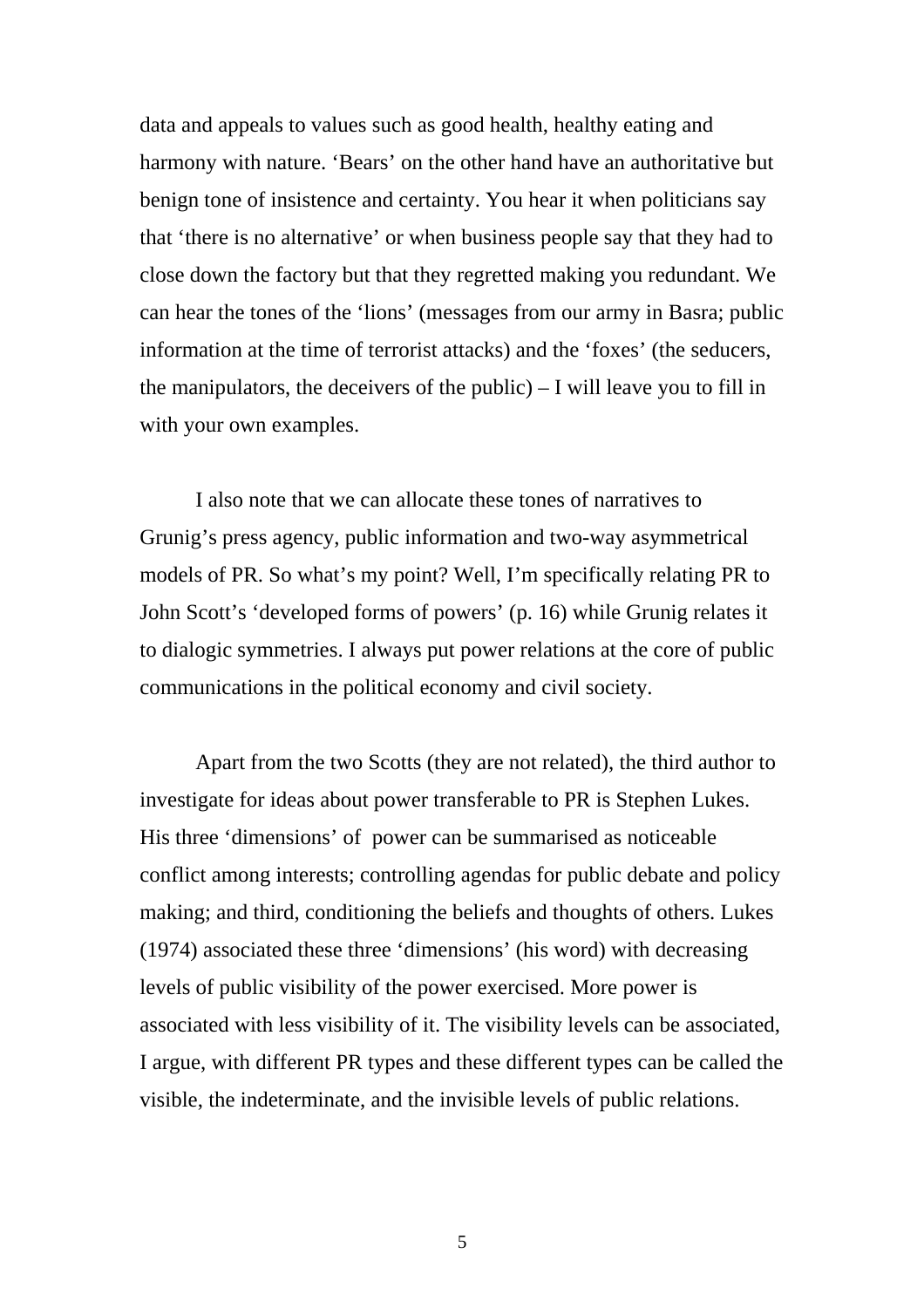Lukes' first dimension of power and my most visible public relations type is the public contest between, say, a business and a trade union; a business threatened with take-over; and the pro-hunting and antihunting groups. The media releases, interviews, stunts, protest marches are very visible.

Lukes' second dimension of power is about controlling policy agendas; and my corresponding level of PR visibility – an indeterminate one - is lobbying. It is 'indeterminate' because it is often hard for those observing to know when it takes place. Lobbying is direct personal influence on policy makers and often happens in private. It seeks to create a policy bias in its favour, and so actively shapes the political agenda in a hidden way. Do we know how many times Rupert Murdoch and Tony Blair have met and what they talked about or agreed? These meetings, I argue, created bias to shape agendas, and this bias is the central feature of Luke's second dimension. Lobbying, of course, is done by most interests and groups in a liberal democracy and as such its consequence, the mobilisation of bias to shape agendas, is not a concern specifically related to business, as in Murdoch's case. For example, trade unions seek to create bias in public agenda, but many of the meetings and outcomes are known about. As is the lobbying by pensioners, environmentalists, and church leaders (over adoption by gay couples). It is this melange of visible/invisible meetings and known/unknown outcomes which leads me to use the term 'indeterminate visibility'.

In a representative democracy, this mobilisation of bias is a constant aim of all interests and groups; it can be seen as a constant state of searching for extra resource, and can be viewed benignly for democracy when all who want to speak can do so. However, it is the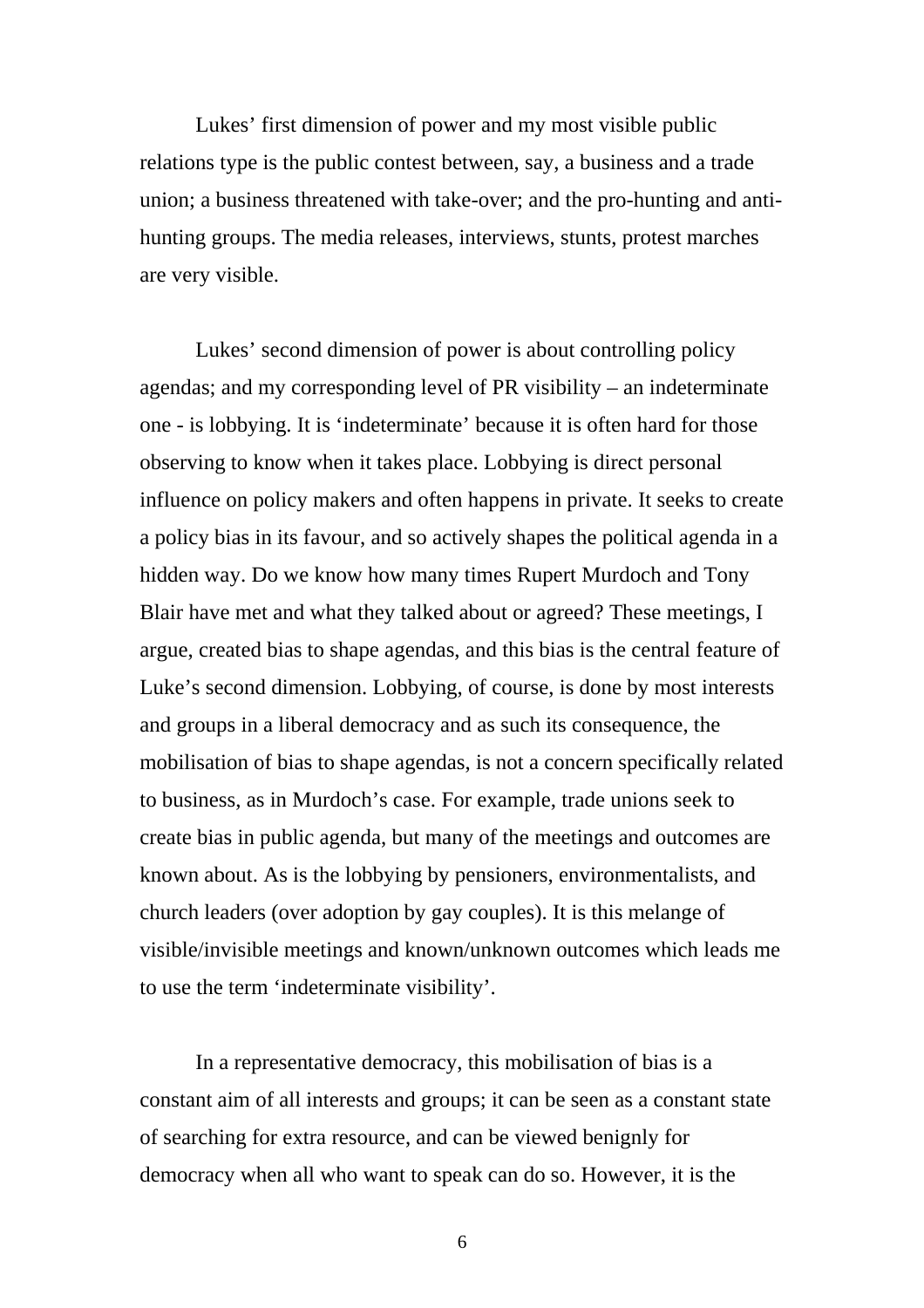amount of mobilised bias generated privately via PR lobbying by the single most powerful interest in a liberal democracy (business) which makes for concern. Business, as a set of ideas and as a practice, is so constituative of known liberal democracy that it has structural power to affect the circumstances in which it operates. This power is Lukes' third dimension. It is the power of dominant groups to condition the thinking of others.<sup>[2](#page-6-0)</sup> It is the power to keep conflict latent in situations where there is '. . . a contradiction between the interests of those exercising power and the *real interests* of those they exclude. . .', even when the excluded may not express or be conscious of their interests (pp. 24-5). Lukes calls this a fully sociological form of power: 'Indeed, is it not the supreme exercise of power to get another or others to have the desires you want them to have – that is to secure their compliance by controlling their thoughts and desires?' (p. 23). Personally, it is a frightening thought that PR contributes to this social condition. In his second edition (2005, p. 116), Lukes attributes this compliance to failures of rationality, and explicitly mentions, *inter alia*, 'experts in communication and public relations' as producers of these failures.

I argue here and elsewhere (Moloney, 2006) that PR is an agent producing this third dimension, this invisible type of power. PR is a communicative agent of structural power in that it produces messages which are both visible and hidden; which have an intended, undeclared conditioning effect on their consumers with the aim of maintaining existing institutions. Messages from elites condition others into thinking that their contents are the natural order and are 'common sense'

 $\overline{a}$ 

<span id="page-6-0"></span><sup>&</sup>lt;sup>2</sup> A Mori/FT poll, June 2003, gave out that 11% of the general public trusted 'directors of large companies' to tell the truth. 80% did not. In a February 2003 poll, business leaders came  $16^{th}$  out of 19 in a list of people to be trusted to tell the truth. The figures were given by Stewart Lewis, MORI director, on 20.2.04, at the 'Trust in the Age of Suspicion' conference, Miramar Hotel, Bournemouth, organised by the Centre for Public Communications Research, Bournemouth University.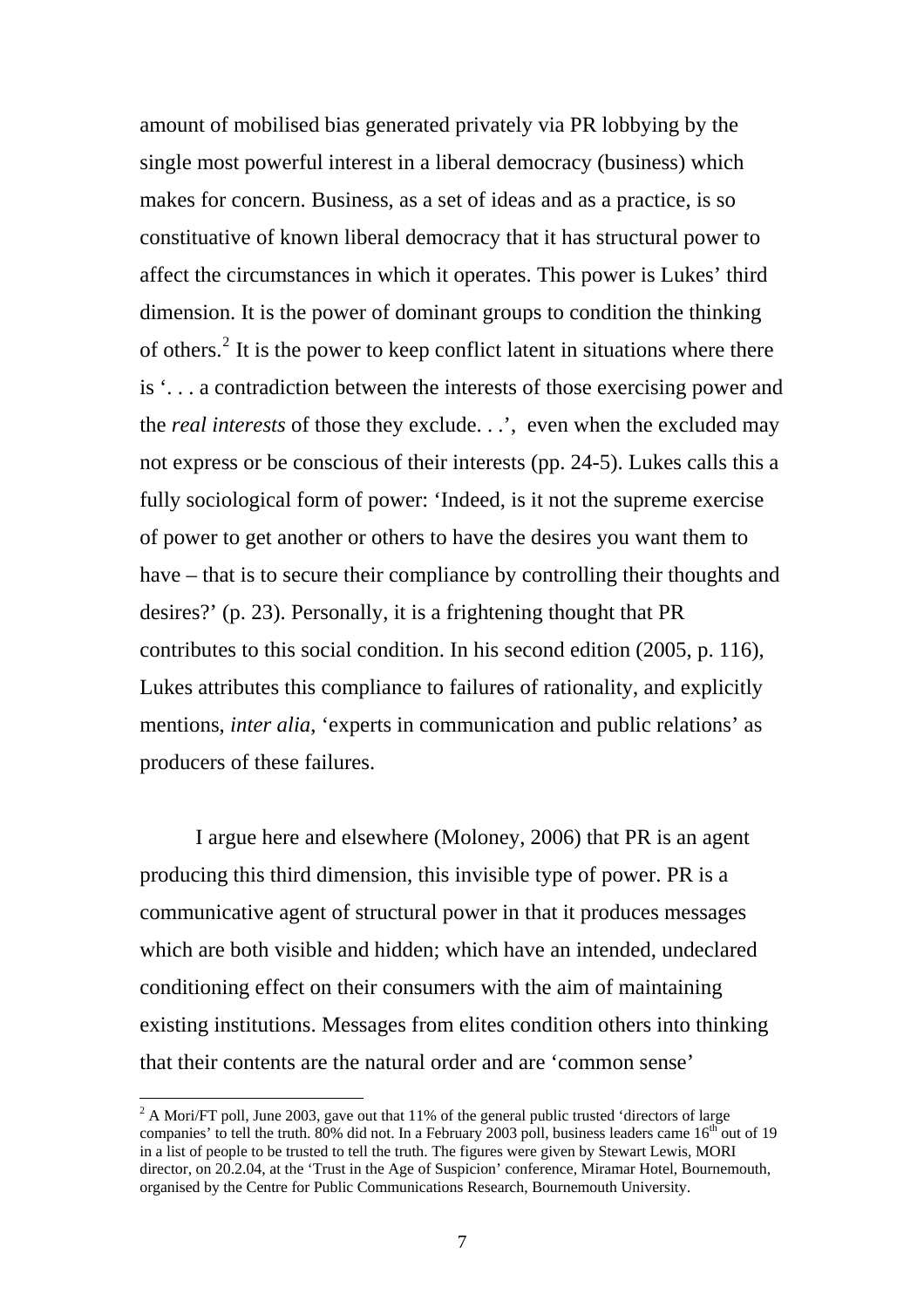(McLellan 1979, p. 185; John Scott 2001. pp. 89-91). The PR messages are visible but their effects are invisible. The messages do not report conflict; their contents are not egregious; rather they are about what is perceived in majority public opinion as a natural arrangement, as common sense. Examples are market relationships between institutions (rather than co-operative ones); monarchical relations (rather than republican ones), and resource exploitative relations by humans with natural resources (rather than sustainable ones). In the vernacular, we express these relations with the phrase 'it's the way things are'. Historically, I think of religious, confessional relations as a dominant mode over people, now gone from super-ordinate power because of the rise of secular relations between people. This last example shows that some dominant/subordinate relationships change over time. This possibility of change is stated by Lukes in his second edition (2005). He describes this power to make social arrangements unthinkingly accepted as 'the power to mislead (p.149) but notes that it is 'always partial and limited' and is 'always focused on particular experience and is never . . . more than partially effective' (p. 150).

I argue elsewhere (Moloney 2006) that these relationship shifts are aided by PR, and it is fitting this year to mention that the campaign to abolish slave trading involved activities which we recognise as ours – logos; slogans; lobbying; petitions, press releases<sup>[3](#page-7-0)</sup>. I find this historical example of 200 hundred years ago instructive for us today. I hope it gives a fillip to the reputation of modern PR. I hope that it reminds us, and the public, that PR can be used to serve the interests of the most enlightened as well as the most degraded of causes. Seeing PR as the communicative

 $\overline{a}$ 

<span id="page-7-0"></span> $3 \frac{\text{http://news.bbc.co.uk/1/hi/magazine/6476645.stm}}{24.3.07}$